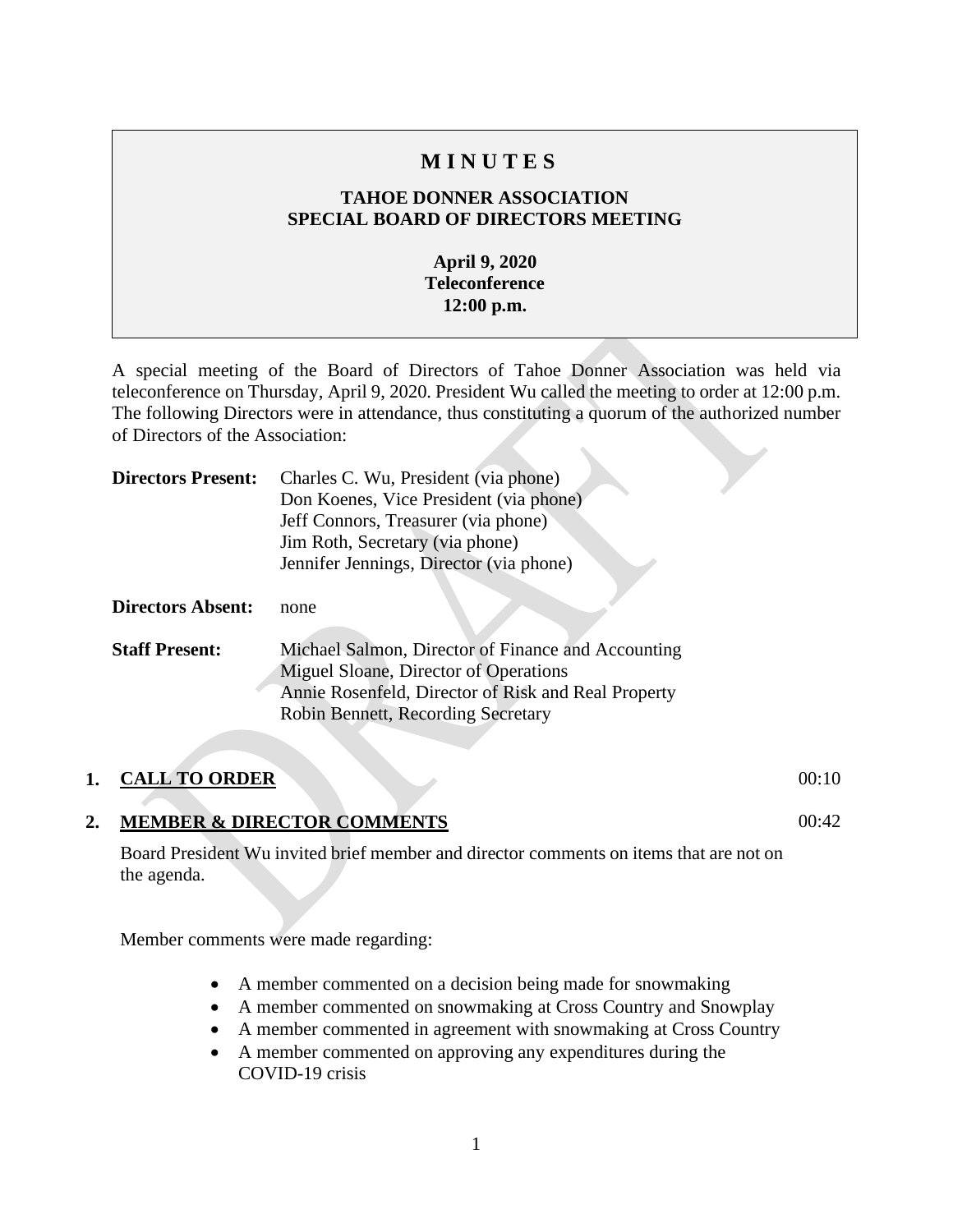Director comments were made regarding:

• Director Connors commented on the COVID-19 shelter in place order

Members may submit additional comments by email to the Board of Directors at [board@tahoedonner.com.](mailto:board@tahoedonner.com) (Members are recognized to comment on agenda items as they occur).

# **3. ACTION: CAPITAL PROJECTS - SNOWMAKING**

(Jon Mitchell, Director of Capital Projects)

10:50

The Board of Directors received an update on the 2020 COVID financial report from Michael Salmon, Director of Finance and Accounting.

The Board of Directors reviewed the snow making presentation and decision paper for cross country and snowplay.

After discussion, Director Wu moved to approve cross country snowmaking option 2 recommended by staff to proceed with final design and permitting with a soft cost not to exceed \$100,000 and to come back to the board for approval to award the contract once permitting is complete seconded by Director Connors. Motion Passed:  $5 - 0$ 

After discussion, Director Wu moved to approve snowmaking at snowplay option 2 recommended by staff to proceed with final design and permitting with a soft cost not to exceed \$30,000 and to come back to the board board approval to award the contract once permitting is complete seconded by Director Koenes. Motion passed:  $5 - 0$ 

### **4. ACTION: 2019 AUDIT REPORT**

(Mike Salmon, Director of Finance and Accounting)

Kendall Galka and Bob McClintock of McClintock's Accountancy firm provided the Board with a detailed overview of the audit ending December 31, 2019.

After discussion, Director Wu moved to approve and accept the audit report subject to the addition of a capital expenditure supplemental schedule seconded by Director Connors. Motion Passed:  $5 - 0$ 

### **7. EXECUTIVE SESSION (closed to members)**

The Board adjourned to executive session at 2:15 p.m.

Not Recorded

1:07:40